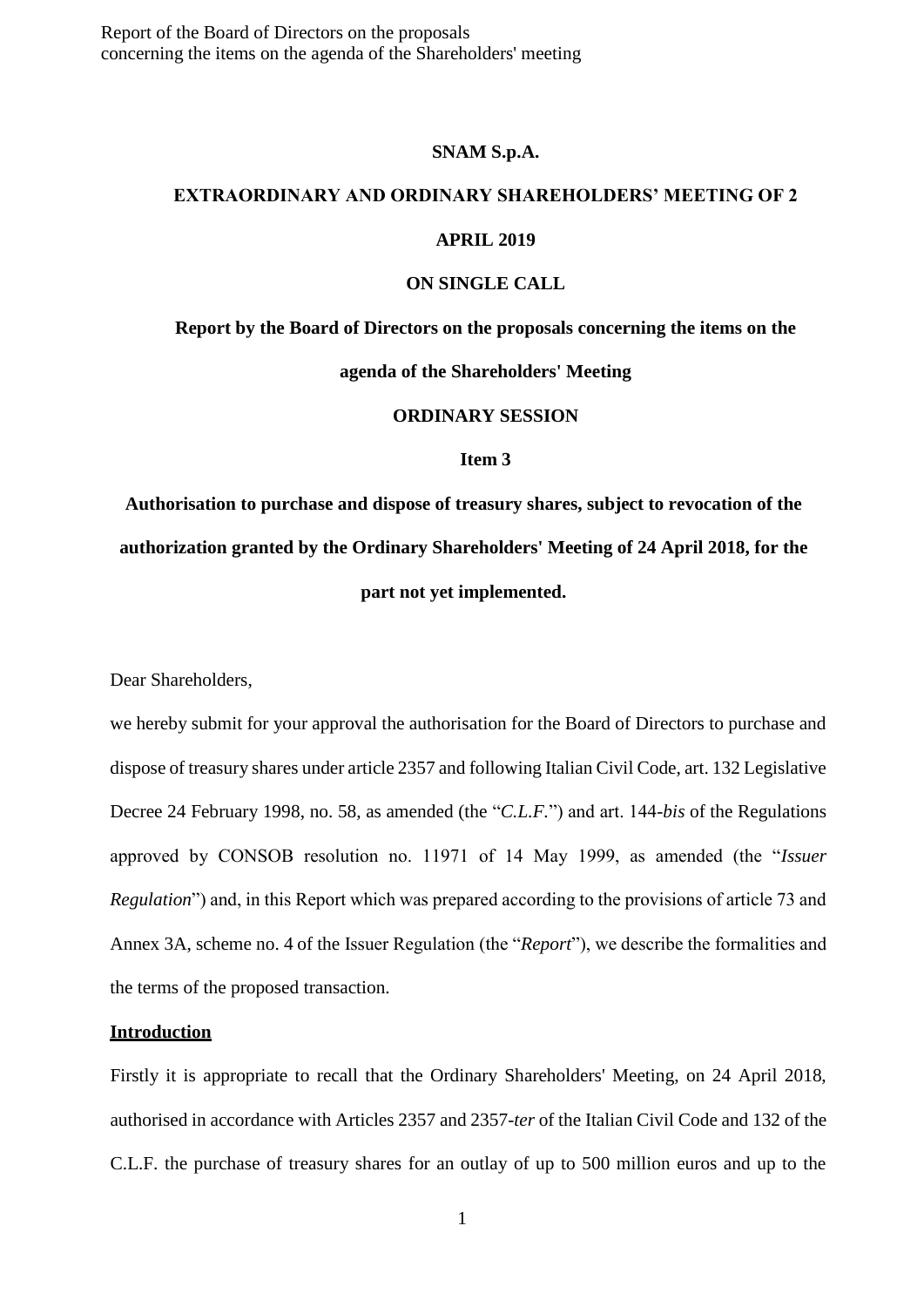#### Report of the Board of Directors on the proposals concerning the items on the agenda of the Shareholders' meeting

maximum limit of 134,564,883 shares, without however exceeding 6.5% of the subscribed and freed up share capital, taking into consideration the treasury shares already held by the Company, to be carried out in one or more tranches, within 18 months of the date of approval by the Shareholders' Meeting itself, as well as the disposal of treasury shares (hereafter, the "*2018 Authorisation*").

The purpose of the 2018 Authorisation was to ensure that the Company had an instrument available to it granting strategic and financial flexibility aimed at increasing the value for the Shareholder, also by improving the Company's financial structure and through any subsequent cancellation of treasury shares without reducing the capital, to be resolved on at the first useful shareholders' meeting, in compliance with the necessary corporate obligations.

On the basis of the 2018 Authorisation, the Company, up until the date this Report was approved by the Board of Directors (18 February 2019), acquired 77,275,038 treasury shares, amounting to 2.23% of the share capital, for a total countervalue of 284,036,647.64 euros; overall, following the purchases, and taking into consideration the treasury shares already held, as of the date of this report Snam holds 168,197,663 treasury shares equal to 4.85% of the share capital.

## **1. Reasons for which the authorisation for the purchase and disposal of treasury shares is requested**

The Board of Directors still maintains its view regarding the reasons which led it to request the 2018 Authorisation by the Shareholders' Meeting, and namely:

*(i)* to promote liquid funds and actively manage volatility of the stock market performance of the Company's shares, and, in particular, intervene on the performance of the securities in connection with contingent market situations, facilitating trades on the security at times of little market liquidity and facilitating the regular performance of contracts and, in any case, within the limits envisaged by current legislative and regulatory provisions as well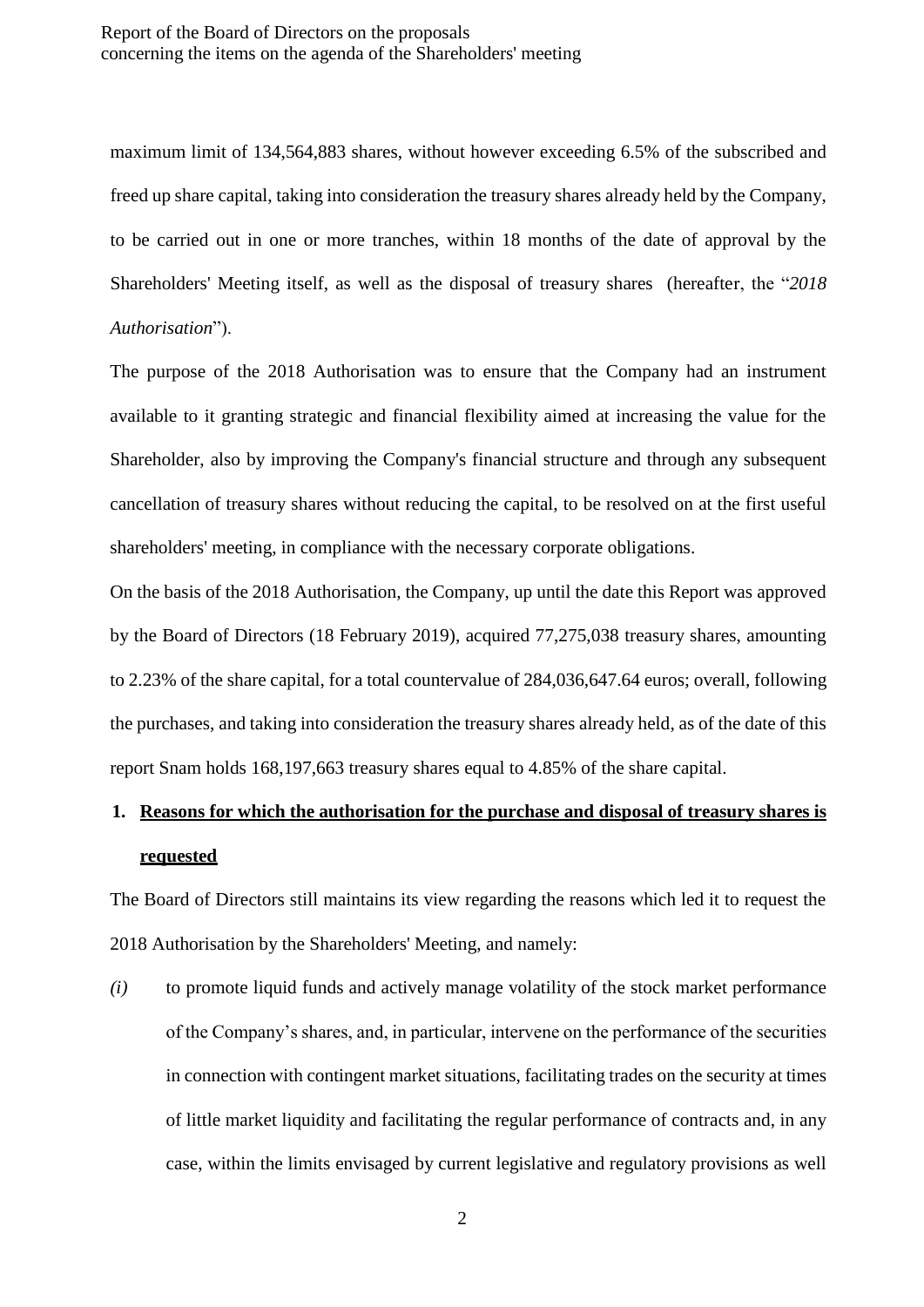as, where applicable, in compliance with market practice permitted in accordance with Art. 180, subsection 1, letter c) of the CLF in connection with the activities implemented to support market liquidity;

- *(ii)* under the scope of actions connected with future industrial and financial projects in line with the strategic guidelines the Company intends to pursue, including by means of the exchange, loan, conferral, sale or other disposal of treasury shares for the acquisition of equity investments or share packages, for industrial projects or other operations of extraordinary finance that involve the assignment or arrangement of treasury shares (such as, merely by way of example, mergers, demergers, emissions of convertible bonds to shares);
- *(iii)* and for the purpose of implementing any stock option plans of the Company and any future share incentive plans.

With regard to the procedure for disposing of the purchased shares, as for the 2018 Authorisation, the Board of Directors proposes that the Shareholders' Meeting does not set a time limit, leaving to the Board of Directors and for it to the Chief Executive Officer, the power to establish which is the most appropriate time to dispose of them and also the power to use the treasury shares also for other purposes allowed by the applicable legislation which are different from the purposes listed above.

In consideration of the above purposes (which led the Company to implement a share buyback plan that can be developed over the long term), as well as *(i)* in light of the need for a given number of treasury shares to be employed for the 2017-2019 Long Term Share Incentive Plan and *(ii)* the possible cancellation of treasury shares, notwithstanding the necessary corporate obligations, it is appropriate, in order to give the governing body, represented by the Chief Executive Officer, greater flexibility, to propose to the Ordinary Shareholders' Meeting, subject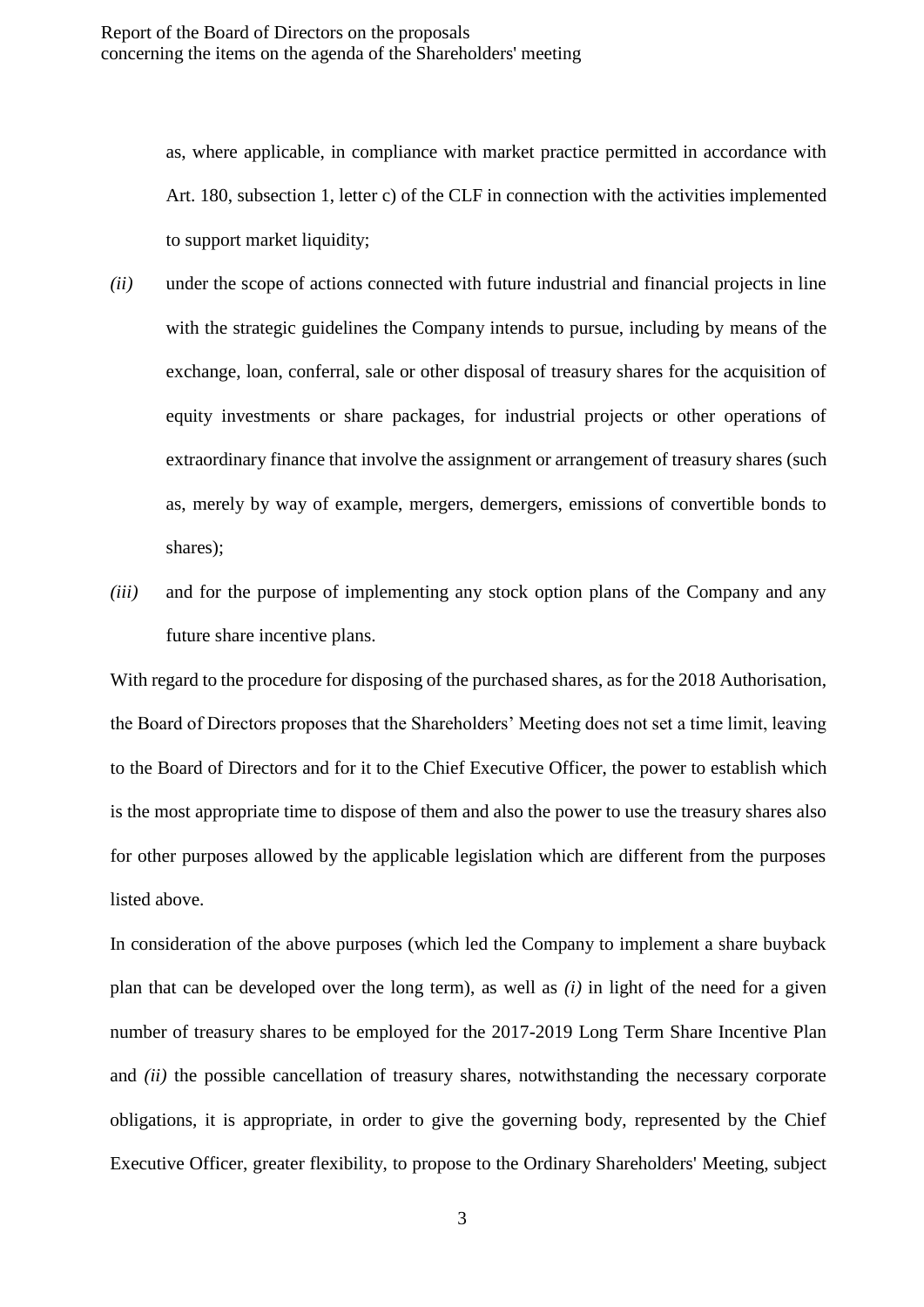to revocation of the part not yet implemented of the 2018 Authorisation, that a new authorisation be granted.

The core content of the requested new authorisation remains basically unchanged, as regards the purchase and the authorisation to dispose of both the treasury shares already in the portfolio and those which may be bought back under the buyback authorisation subject to the approval of the Shareholders' Meeting, with respect to those already covered by the 2018 Authorisation.

The Board of Directors noted that it would be appropriate for the Ordinary Shareholders' Meeting to firstly revoke the resolution of 24 April 2018, for the part not yet implemented, before approving a new authorisation for a period of 18 months starting from the date of the relative shareholders' meeting resolution.

#### **2. Maximum number, category and par value of the shares concerned**

### **the authorisation**

It is specified that on the date this Report was approved by the Board of Directors (18 February 2019) the Company's share capital amounted to 2,735,670,475.56 euros and was made up of 3,469,038,579 ordinary shares without an indication of the nominal value, registered and fully paid-up, and that the treasury shares number 168,197,663, equating to 4.85% of the share capital. Should the proposal to pass a resolution to cancel 74,197,663 treasury shares be approved, as per the item on the agenda of the extraordinary session of the same Shareholders' Meeting of 2 April 2019, the Company's share capital will still amount to 2,735,670,475.56 euros, made up of a total number of 3,394,840,916 ordinary shares without an indication of the nominal value and the remaining treasury shares will correspond to a share capital percentage of 2.77%.

In this regard, it is proposed to the Shareholders' Meeting to authorise the buyback of treasury shares, in one or more tranches, for a maximum outlay of 500 million euros, in any case up to the maximum limit of 126,664,660 shares, without however exceeding 6.5% of the Company's share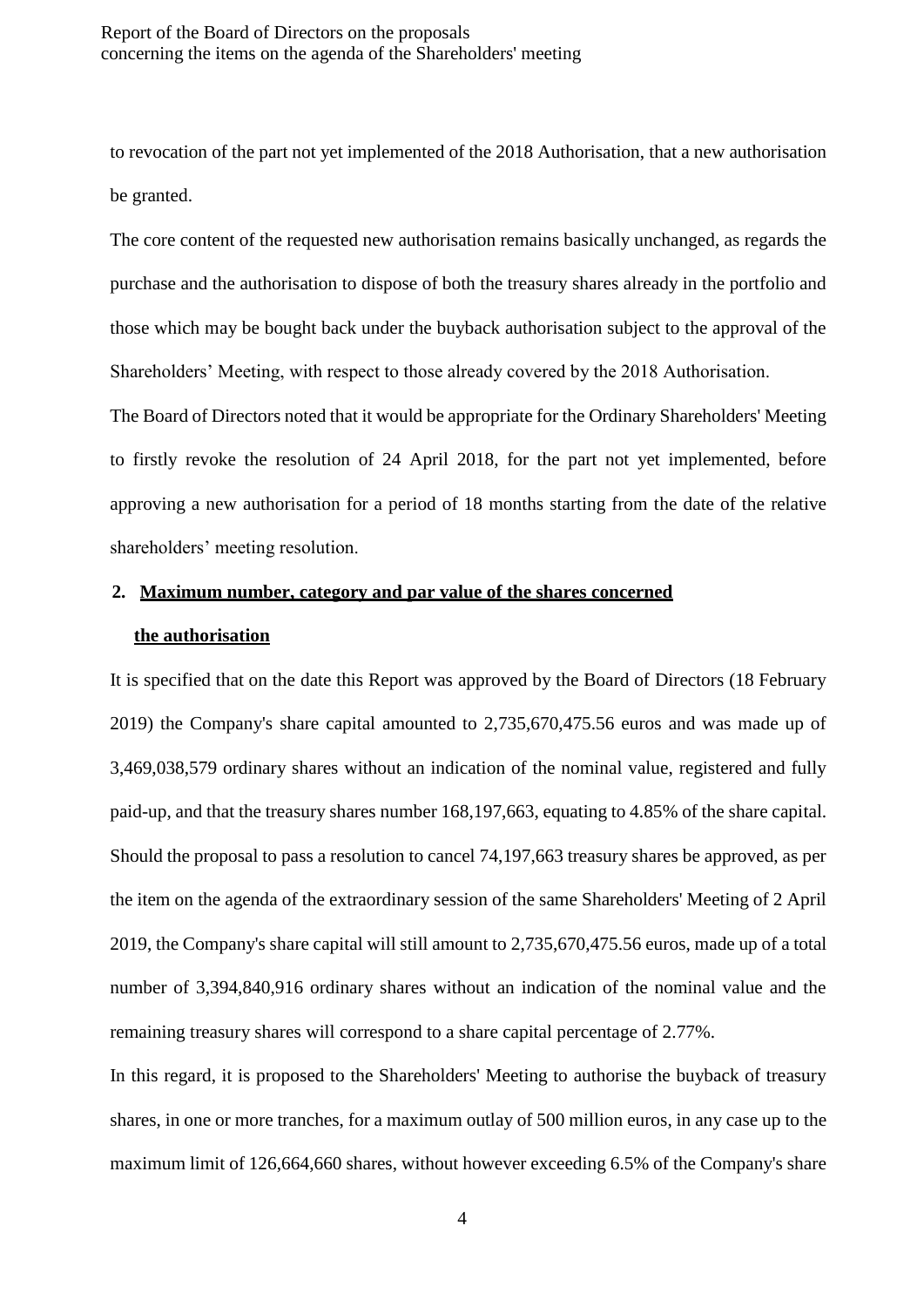capital, taking into consideration the treasury shares already held by the Company, also in the event that the proposed cancellation as per the item of the agenda of the extraordinary session of the same Shareholders' Meeting of 2 April 2019 is not approved.

### **3. Useful information for the assessment of the compliance with art. 2357, paragraph 3,**

#### **Italian Civil Code**

The purchase covered by your authorisation complies with the limit established by art. 2357, third paragraph, Italian Civil Code (as amended by article 7 paragraph 3-*sexies,* lett. a) of Legislative Decree. no. 5/2009, converted into Law no. 33/2009), in consideration of the fact that it concerns a number of shares which, added to the shares already held by the Company, does not exceed one fifth of the share capital.

Please note, to this regard, that the subsidiaries do not hold any share of the Company.

It is hereby acknowledged that the Board of Directors is obliged to assess that the requirements established under art 2357, paragraphs 1 and 3 Italian Civil Code or the purchase of treasury shares is required upon each single authorised purchase.

#### **4. Term of the authorisation**

The Board of Directors proposes that the authorisation to purchase treasury shares, which may be carried out also in multiple times and transactions is granted for the maximum term allowed by art. 2357, paragraph 2 Italian Civil Code and thus for 18 months from the date on which the Ordinary Shareholders' Meeting will adopt the relevant resolution.

The aforementioned time limit of 18 months shall not apply to any transactions to disposal of and/or use the treasury shares already included in the Company's portfolio and those that may be bought back under the buyback authorisation submitted to the Shareholders' Meeting for approval.

#### **5. Minimum and maximum price**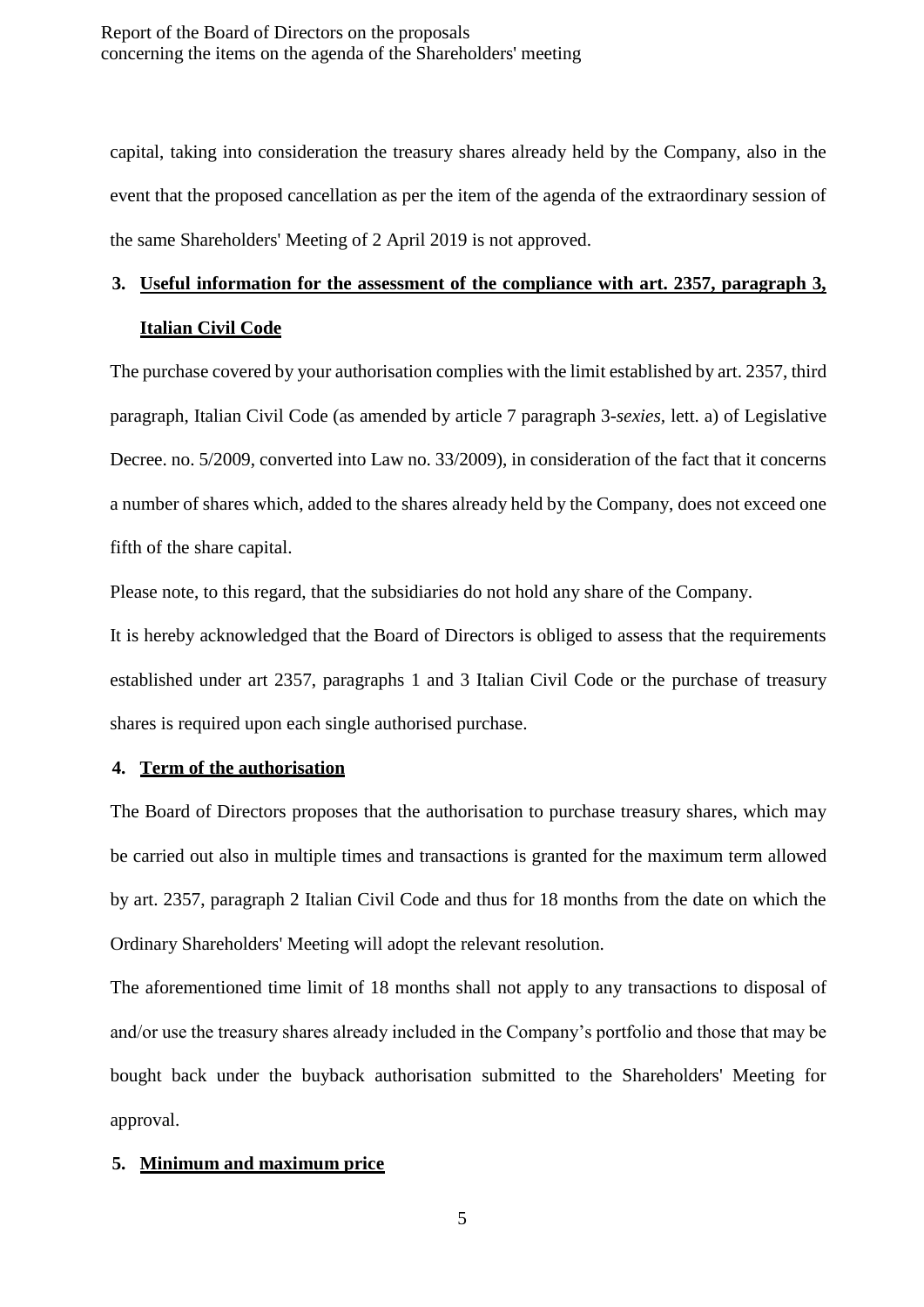The purchase price for the shares concerned by this report will be established from time to time in consideration of the procedure selected for carrying out the transaction and complying with any regulation or admitted market practices, but, in any case it shall not exceed 5% and be lower than 5% of the reference price measured on the Electronic Share Market organised and managed by Borsa Italiana S.p.A. ("MTA" - Electronic Share Market) during the session held before each single transaction.

In the case where the Company intends to support the liquidity of its shares according to the criteria established by the market practice under art. 180, subsection 1, letter c), of the C.L.F., concerning the activity supporting the market liquidity, accepted by Consob by means of resolution no 16839 dated 19 March 2009 and subsequent amendments, the purchase price will be established according to said admitted marked practice, as amended or replaced over the duration of the proposed authorisation. To date, said admitted market practice provides that the purchase price shall not exceed the highest between the price of the last independent transaction and the current price of the highest negotiation proposal for the independent purchase in the ESM. Said parameters are deemed appropriate for establishing the range of values within which the purchase of treasury shares meets the interests of the Company, provided that the limits established by the legislation in force for value and volumes shall not be exceeded.

As regards the sale, disposal and/or use of the treasury shares, they shall be carried out at the price or, in any case, according to the criteria and conditions established by the Board of Directors, having considered the actual procedure for performing them, the evolution of the shared prices during the period preceding the transaction and according to the best interest of the Company.

### **6. Procedure through which the purchases and the disposals will be carried out**

The purchase transactions of treasury shares will be carried out according to the provisions of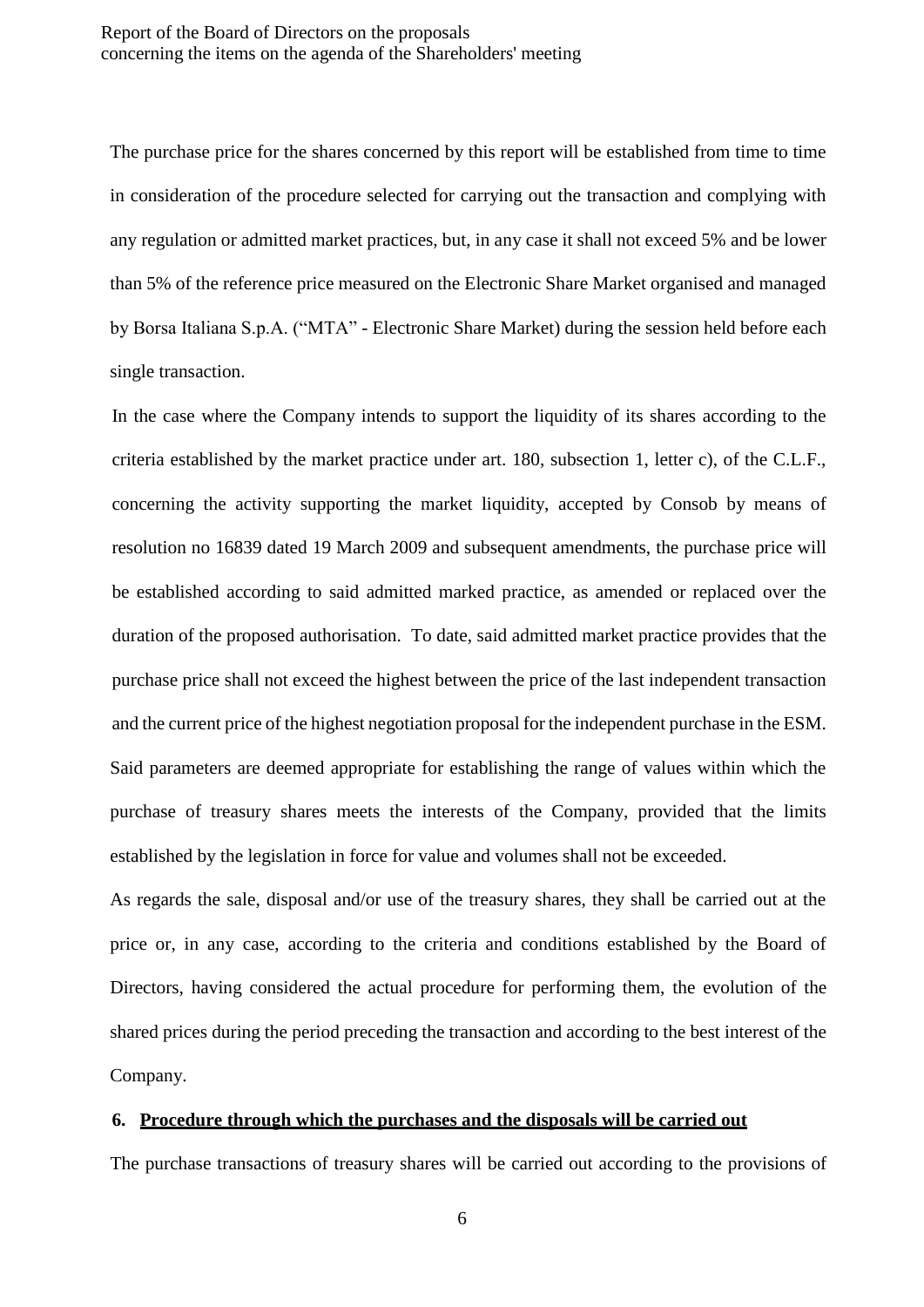article 132 C.L.F., article 144-*bis* of the Issuer's Regulations and any other applicable provision, through one or more intermediaries of primary standing appointed by the Company. Pursuant to article 132 C.L.F. and article 144-*bis*, subsection 2, of the Issuer Regulation, the purchase transactions concerning your authorisation will be in any case carried out (even in multiple instalments) on the ESM under the operating procedures established in the regulations for the organization and management of the markets managed by Borsa Italiana S.p.A. (and in the relevant instructions) which do not allow for the direct matching of purchase orders with predetermined sell orders, under article 144-*bis*, subsection 1, letter b) of the Issuer Regulation or with the procedures established by art. 5 of EU Regulation 596/2014 or with the procedures established by market practice admitted by Consob pursuant to art. 13 of EU Regulation 596/2014, pursuant to art. 144-*bis*, subsection 1, letter d)-ter of the Issuers' Regulations. The purchases may be performed with different procedures than those listed above if allowed by article 132 C.L.F. and in compliance with the additional legal and regulatory provisions which are from time to time in force at the time of the transaction. The use of options and/or derivatives is not envisaged for the purchase of treasury shares.

As regards the sale, disposal and/or use of the treasury shares, the Board of Directors, and for it the Chief Executive Officer, proposes that the authorisation allows the adoption of any procedure which appears to be appropriate for meeting the intended purposes - including the use of treasury shares to support share incentive plans - to be carried out both directly and through brokers, according to the relevant domestic and EU laws and regulations.

#### \*\*\*\*\*\*\*\*\*\*\*\*\*\*\*\*\*

Dear Shareholders, we therefore propose to approve the following resolution:

1. *"to revoke the previous authorisation resolution to purchase of treasury shares passed by the Shareholders' Meeting on 24 April 2018, for the part not yet implemented;*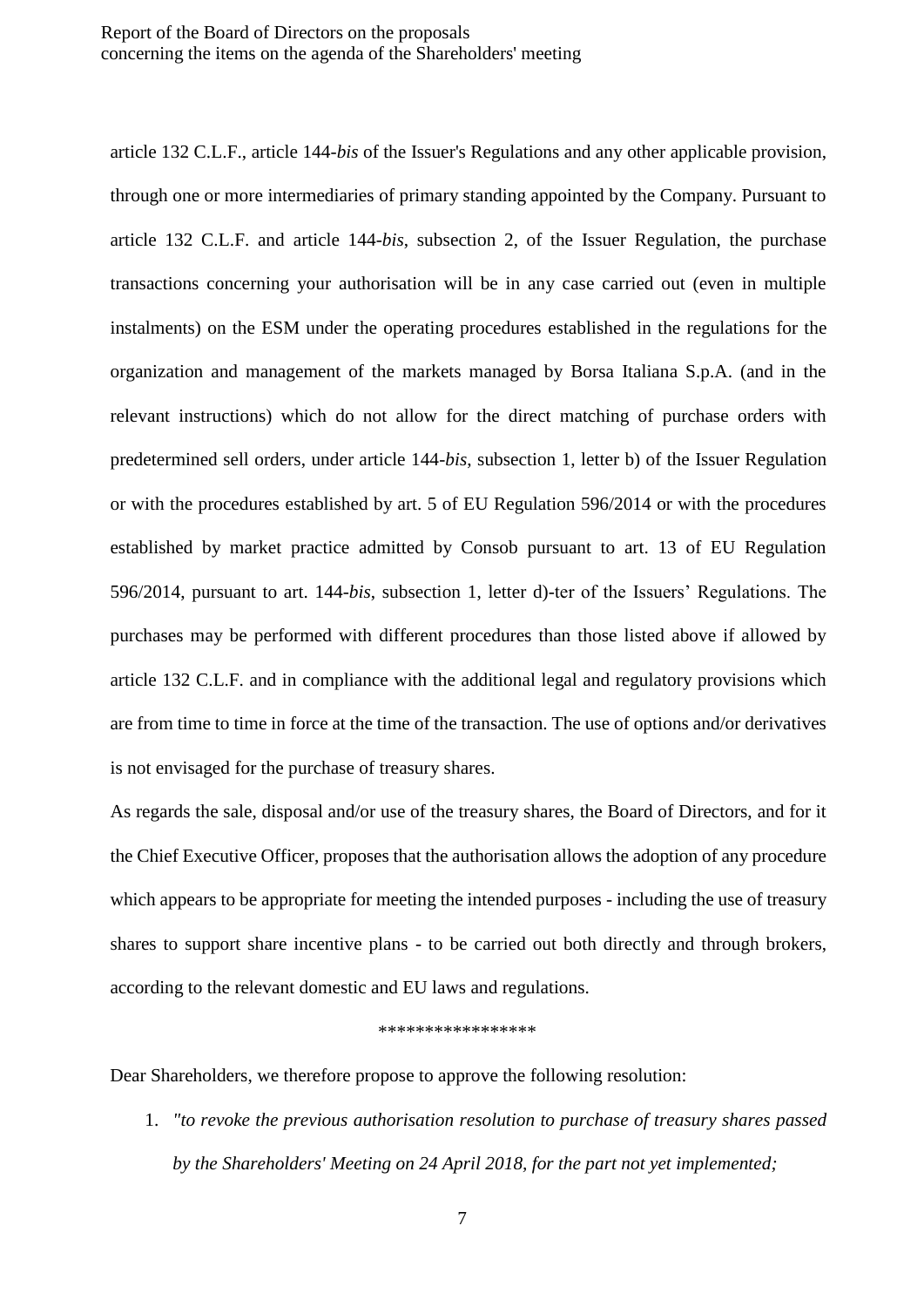2. *to authorise the Board of Directors, and on its behalf the Chief Executive Officer, with the right to delegate said powers, to purchase treasury shares, through one or more intermediaries of primary standing appointed by the Company, in one or more tranches, for the maximum duration of 18 months from today's date, for a maximum outlay of 500 million euros and up to a maximum limit of 126,664,660 shares without in any case exceeding 6.5% of the share capital subscribed and freed up, taking into consideration the treasury shares already held by the Company and using the procedures laid down in art. 144-bis, subsection 1, letter b) of the Issuers' Regulations or the procedures established by art. 5 of EU Regulation 596/2014 or the procedures established by market practices admitted by Consob pursuant to art. 13 of EU Regulation 596/2014, pursuant to art. 144-bis, subsection 1, letter d)-ter of the Issuers' Regulations, or different procedures than those listed above if allowed by article 132 C.L.F. and, in any case, in compliance with the additional legal and regulatory provisions which are from time to time in force at the time of the transaction. The price for transactions to purchase treasure shares, without prejudice to the requirements of the buyback programmes governed by art. 5 of EU Regulation 596/2014, should not exceed 5% or be below 5% of the reference price measured on the Electronic Share Market organised and managed by Borsa Italiana S.p.A. ("MTA" - Electronic Share Market) during the session held before each single transaction. In the case where the Company intends to support the liquidity of its shares according to the criteria established by the market practice under art. 180, subsection 1, letter c), of the C.L.F., concerning the activity supporting the market liquidity, accepted by Consob by means of resolution no 16839 dated 19 March 2009, as amended or substituted over the duration of the authorisation, the purchase price will be established according to said admitted marked practice. All the above must*